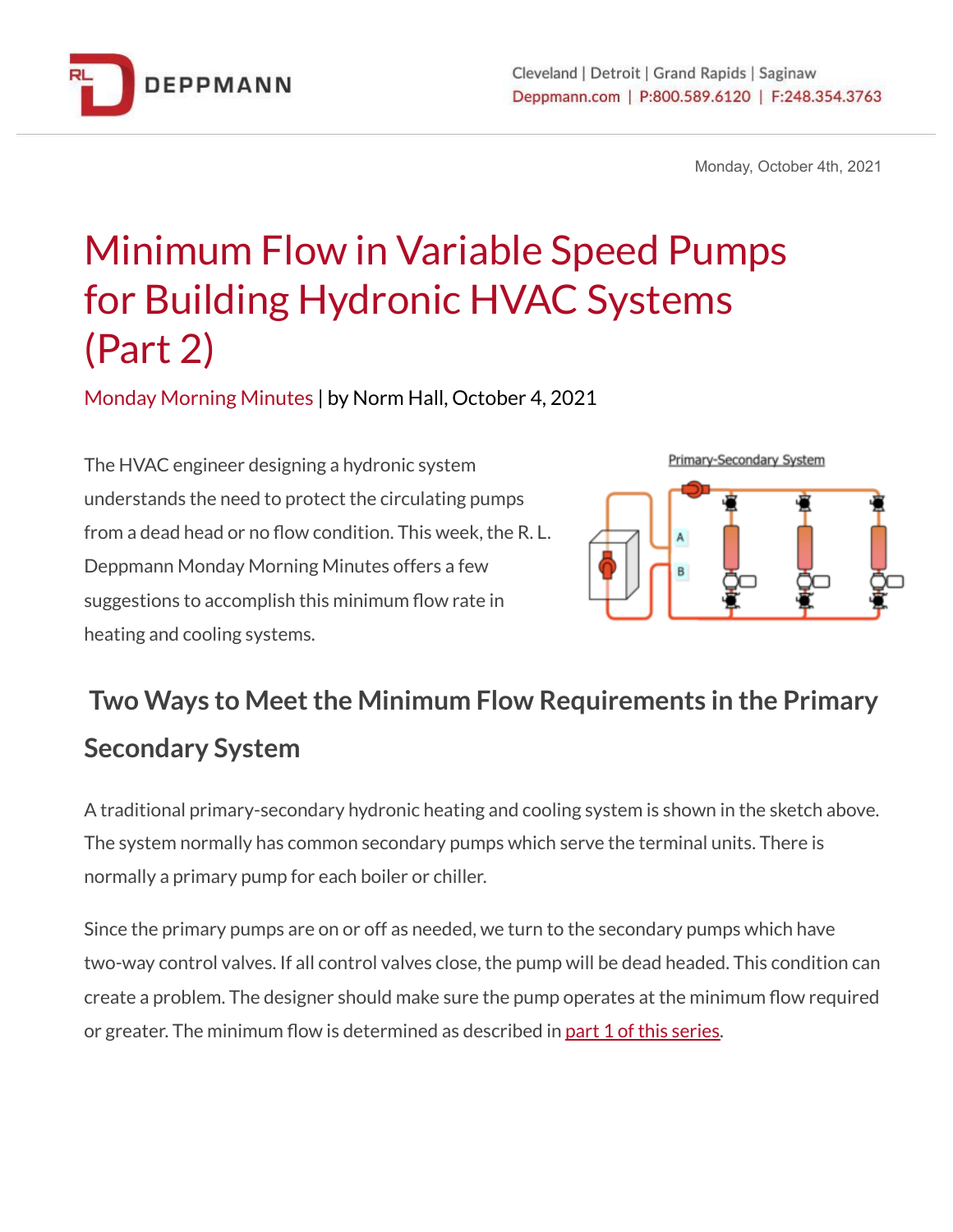There are many ways to meet this minimum flow rate. Let's look at two options out in the system. The end of loop three-way valve and the end of loop balance valve.



This simple representation above shows a secondary loop with two-way valves, but the last loop has a three-way valve. We would take, preferably, a small three-way valve at the end of each loop in various directions. The total flow of these three-way valves would add up to the minimum flow rate of the pump at the expected lowest speed.

Here is a second option. In the system below, there are all two-way valves in the system but there is a bypass with a balance valve at the end of the loop or at the end of each loop. It is preferable that these valves be a Griswold or Bell & Gossett automatic balance valve set at the flow rates required to meet the minimum flow. This solution is simple but does cause water to flow in bypass constantly. This total flow would have to be added to the required system flow rate. A manual valve such as a B&G circuit setter could be used but the flow rate would increase as the pump head increases. This would waste more flow rate in bypass.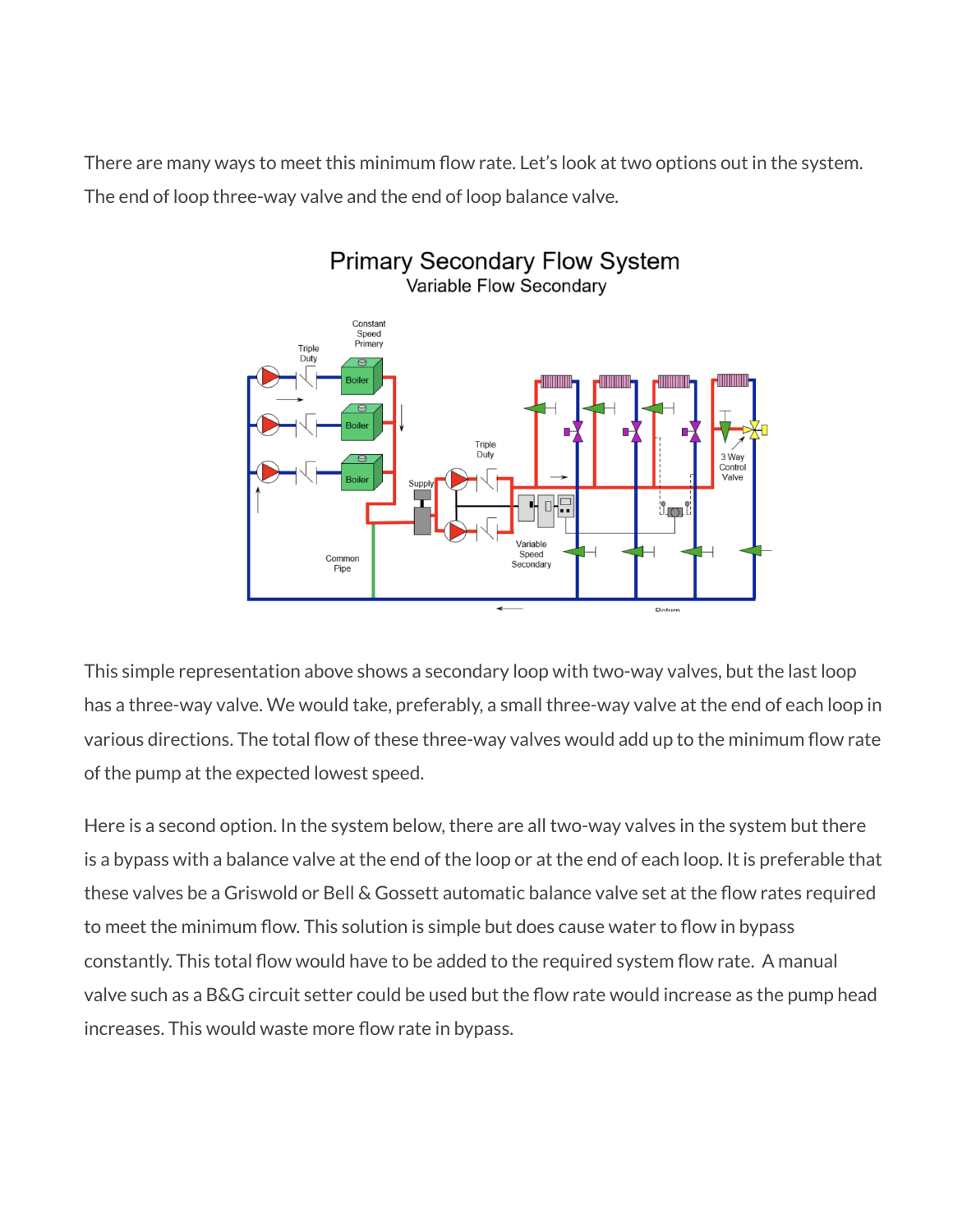

Both solutions have another advantage. The water flowing through each loop with the three-way or bypass balance valve will always be at the design supply temperature. This will help the temperature controls be more responsive to calls for heat or cooling.



## **Primary Secondary Flow System**

**The Issue with Minimum Flow Requirements and Variable Primary Systems**